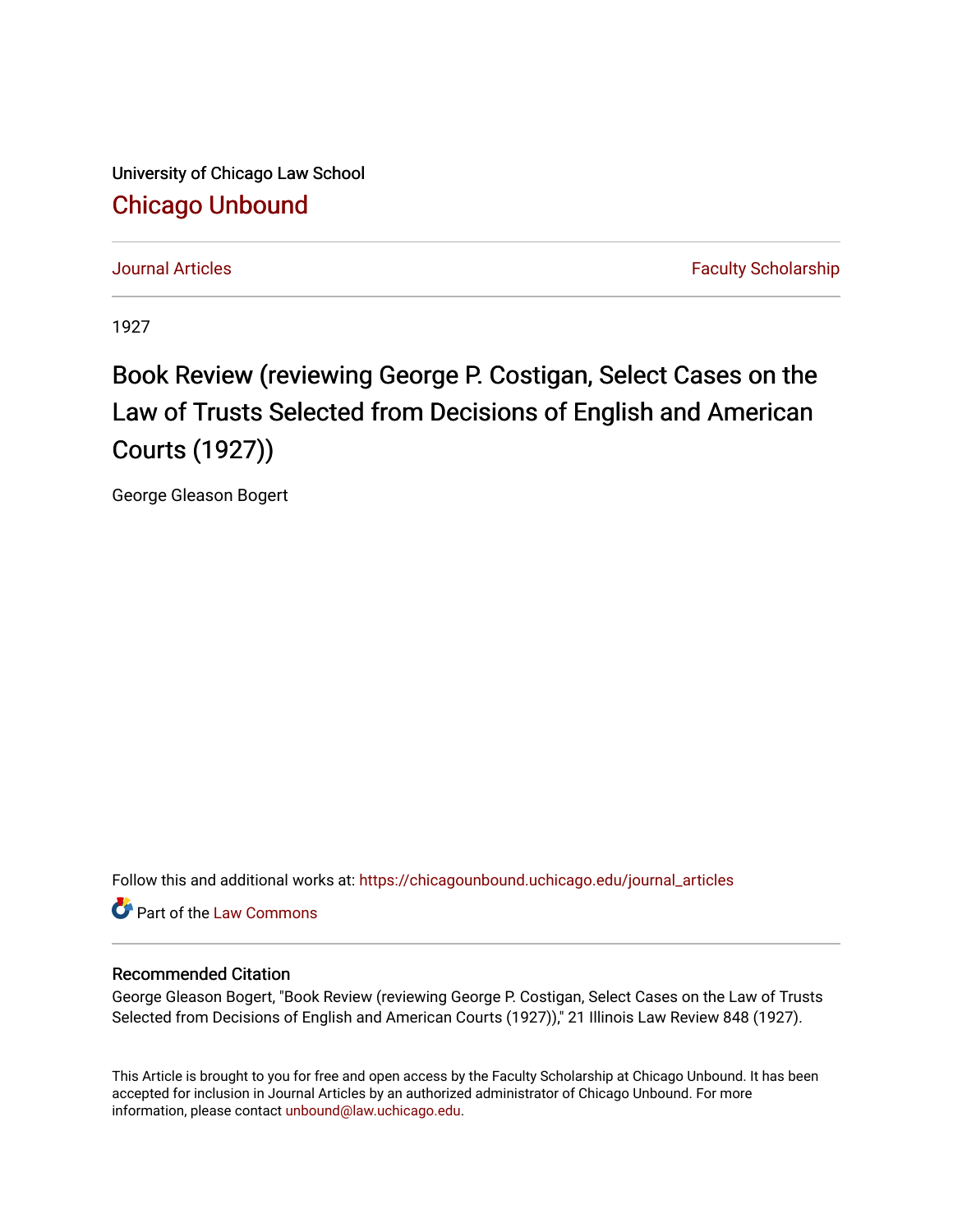that this nation of ours was readily able to join in establishing the Egyptian court fifty years ago, but is paralyzed now at the proposal to join the World Court!

The times have with us seen a progress backwards. Owing to the venomous jealousy of one statesman, and the obstinate egoism of another, our government keeps this nation out of its natural "place in the sun." To the rest of the world we are made to appear like a moron with a timidity complex-reluctant to enter a club of respectable gentlemen, 'for fear we shall be fleeced or sandbagged in the public lounge.

**JOHN** H. WIGMORE.

## CASES ON TRUSTS. By George P. Costigan, Jr. St. Paul: West Publishing Co., 1925. Pp. xxii, 997.

Use of this book by the reviewer for the past four months has proved to his satisfaction that the material is interesting, provocative of discussion and leads to an examination of the main principles of the subject of trusts.

There are three hundred cases, covering about 813 pages. The remainder of the book (that is, about one-fifth) consists of notes. In approximately sixty class hours it has been found possible to discuss all the cases. Two-thirds of the cases are new to casebook use. This brings a welcome freshness to the course. Although there are many English decisions in the collection, the predominating elements are American and many of these adjudications since 1900.

The following table shows Professor Costigan's chapter analysis and allocation of space:

| Distinctions between Trusts and Other Relations79 cases     |  |
|-------------------------------------------------------------|--|
| The Remedies of the Cestui, His Interest and His Creditor's |  |
|                                                             |  |
|                                                             |  |
| Some Duties, Powers and Liabilities of the Trustee27 cases  |  |
| Priorities and Purchaser for Value35 cases                  |  |
|                                                             |  |
|                                                             |  |
|                                                             |  |
| Modification and Termination of Trusts 9 cases              |  |

The subjects treated are in the main the same as those discussed in Professor Scott's book. There is a difference, however, in analysis, location and order of presentation. For example, Resulting and Constructive Trusts are placed at the end in Costigan and in the middle of the book with Scott. Much can be said for treating implied trusts after the student has acquired a full background of knowledge with respect to express trusts.

If one were to venture a criticism of Mr. Costigan's allotment of space, one might suggest that there is a possible overemphasis on "distinctions" and on implied trusts. Exactly half of the book is given up to these two topics. In Dean Ames' casebook the subject of "distinctions" was divided into five parts and received seventy-six pages; in Professor Scott's book nine distinctions have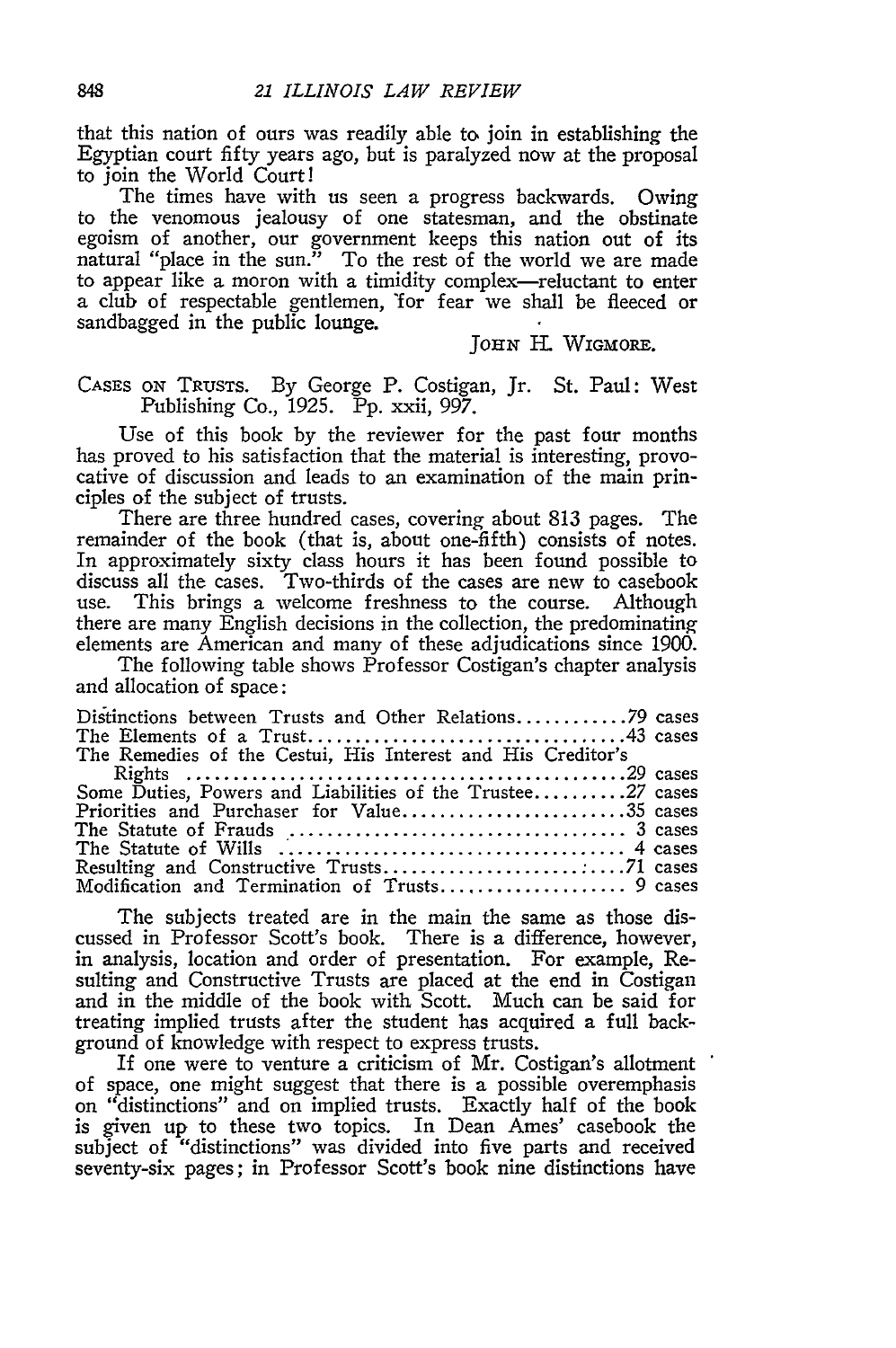consumed 122 pages; and in Professor Costigan's work we find *266* pages given to the illustration of fifteen distinctions. To the writer this seems a progressive overemphasis. With a little effort one might double the number of distinctions, close or wide, and give half the course to this interesting exercise. For example, one might contrast the equitable right to subrogation, $<sup>1</sup>$  and again the</sup> equitable easement.<sup>2</sup> In the writer's opinion, if "distinctions" is to kept as a separate topic, it should be reduced in size and not increased. But the. writer is willing to argue for a trial at abolishing "distinctions" as a separate introductory section and distributing its material throughout the book. The cases in this section on contrasts inevitably involve much discussion of topics which follow, as, for example, the classes of trusts, methods of creation, trust essentials, administration, rights and duties of trust parties, etc. The discussion of seventy-one cases on contrasting relations somewhat skims the cream from the later topics. These latter sections, unfolding the trust in its logical order of development, are not fresh when they are reached. In order to satisfy the class on the cases about "distinctions" the teacher has had to anticipate and lecture. The writer has tried placing "distinctions" at the end of the course but found that method unsatisfactory because the material was then too elementary to be interesting to the class.

Would it not be worth while to attempt to build a casebook with "distinctions" scattered through the book at places where the reasons for making the distinctions arise? If, for example, one is treating the trustee's liability for the loss of the trust res, he might advantageously insert a case on the liability of the bailee or debtor with respect to a particular res. And in the chapter on the cestui's remedies one might add *Lasich v. Trust Co.*,<sup>3</sup> to illustrate the difference between specific performance of a contract and a bill to enforce a trust.

If "distinctions" were cut and distributed and implied trusts reduced, there would be more room for cases on the rights, duties and liabilities of trustees and cestuis of express trusts. There might also be added a small chapter on the practical utility of trusts in the accomplishment of certain modern business aims. The employment of the trust to reduce income and inheritance taxation, in the disposition of life insurance, as a substitute for corporations, as an aid in the control of corporations, and for conveyancing purposes, might be shown in a dozen cases. Through the study of such decisions students would not only get excellent insight into some of the fundamental rules of the subject, but also obtain an inkling of the service which the trust renders present day society.

One is tempted also to urge that charitable trusts be given a separate chapter, instead of being discussed under the heading of the trust beneficiary. When a trust is charitable, cy pres, and the

**<sup>1.</sup>** See, e. *g., Equitable Fire & M. Ins. Co. v. Holland Banking Co.* **<sup>262</sup>** S. *W.* (Mo.) 444.

<sup>2.</sup> See, e. *g., Cont. of Franklin Co. v. Lathrop* 9 Kan. 453.

<sup>3. 152</sup> N. E. (Ohio) 394.